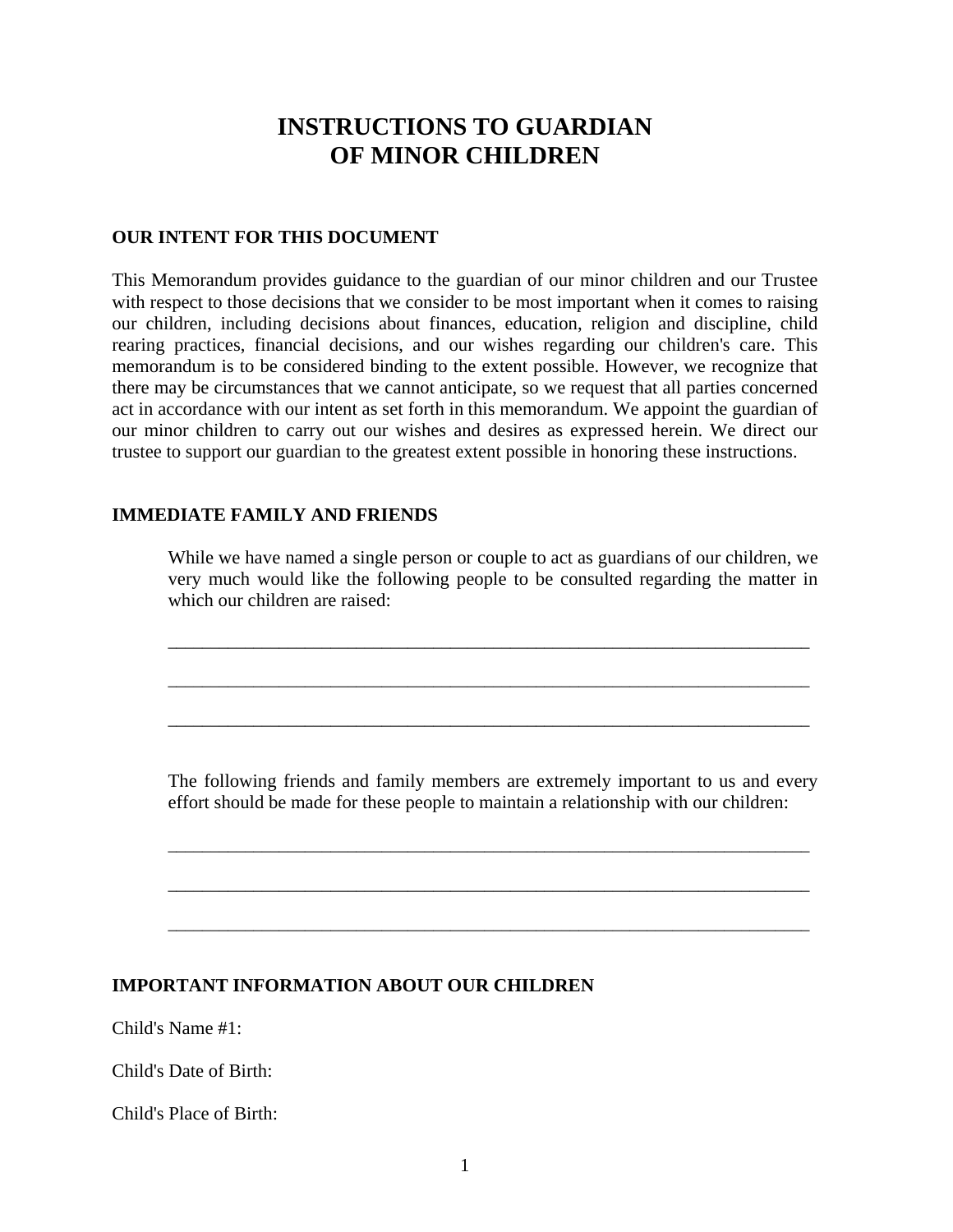Child's Name #2:

Child's Date of Birth:

Child's Place of Birth:

Our Children's Primary Physician(s) (or the location of our children's medical records):

\_\_\_\_\_\_\_\_\_\_\_\_\_\_\_\_\_\_\_\_\_\_\_\_\_\_\_\_\_\_\_\_\_\_\_\_\_\_\_\_\_\_\_\_\_\_\_\_\_\_\_\_\_\_\_\_\_\_\_\_\_\_\_\_\_\_\_\_\_\_\_\_\_\_\_\_\_\_\_\_\_\_

\_\_\_\_\_\_\_\_\_\_\_\_\_\_\_\_\_\_\_\_\_\_\_\_\_\_\_\_\_\_\_\_\_\_\_\_\_\_\_\_\_\_\_\_\_\_\_\_\_\_\_\_\_\_\_\_\_\_\_\_\_\_\_\_\_\_\_\_\_\_\_\_\_\_\_\_\_\_\_\_\_\_

\_\_\_\_\_\_\_\_\_\_\_\_\_\_\_\_\_\_\_\_\_\_\_\_\_\_\_\_\_\_\_\_\_\_\_\_\_\_\_\_\_\_\_\_\_\_\_\_\_\_\_\_\_\_\_\_\_\_\_\_\_\_\_\_\_\_\_\_\_\_\_\_\_\_\_\_\_\_\_\_\_\_

\_\_\_\_\_\_\_\_\_\_\_\_\_\_\_\_\_\_\_\_\_\_\_\_\_\_\_\_\_\_\_\_\_\_\_\_\_\_\_\_\_\_\_\_\_\_\_\_\_\_\_\_\_\_\_\_\_\_\_\_\_\_\_\_\_\_\_\_\_\_\_\_\_\_\_\_\_\_\_\_\_\_

\_\_\_\_\_\_\_\_\_\_\_\_\_\_\_\_\_\_\_\_\_\_\_\_\_\_\_\_\_\_\_\_\_\_\_\_\_\_\_\_\_\_\_\_\_\_\_\_\_\_\_\_\_\_\_\_\_\_\_\_\_\_\_\_\_\_\_\_\_\_\_\_\_\_\_\_\_\_\_\_\_\_

\_\_\_\_\_\_\_\_\_\_\_\_\_\_\_\_\_\_\_\_\_\_\_\_\_\_\_\_\_\_\_\_\_\_\_\_\_\_\_\_\_\_\_\_\_\_\_\_\_\_\_\_\_\_\_\_\_\_\_\_\_\_\_\_\_\_\_\_\_\_\_\_\_\_\_\_\_\_\_\_\_\_

\_\_\_\_\_\_\_\_\_\_\_\_\_\_\_\_\_\_\_\_\_\_\_\_\_\_\_\_\_\_\_\_\_\_\_\_\_\_\_\_\_\_\_\_\_\_\_\_\_\_\_\_\_\_\_\_\_\_\_\_\_\_\_\_\_\_\_\_\_\_\_\_\_\_\_\_\_\_\_\_\_\_

\_\_\_\_\_\_\_\_\_\_\_\_\_\_\_\_\_\_\_\_\_\_\_\_\_\_\_\_\_\_\_\_\_\_\_\_\_\_\_\_\_\_\_\_\_\_\_\_\_\_\_\_\_\_\_\_\_\_\_\_\_\_\_\_\_\_\_\_\_\_\_\_\_\_\_\_\_\_\_\_\_\_

\_\_\_\_\_\_\_\_\_\_\_\_\_\_\_\_\_\_\_\_\_\_\_\_\_\_\_\_\_\_\_\_\_\_\_\_\_\_\_\_\_\_\_\_\_\_\_\_\_\_\_\_\_\_\_\_\_\_\_\_\_\_\_\_\_\_\_\_\_\_\_\_\_\_\_\_\_\_\_\_\_\_

Our Children have the following medical conditions and require the following treatments:

Our Children attend the following schools and extracurricular programs:

## **EDUCATION**

We strongly prefer that our children attend:

|                          | public school                                                                  |
|--------------------------|--------------------------------------------------------------------------------|
|                          | o the local public school                                                      |
|                          | o the following public school:                                                 |
| $\vert$   private school | o name of school:                                                              |
|                          | or, if not available, we would like our children to attend a<br>similar school |

In selecting and monitoring our children's educational experience, it is important to us that the guardian be closely involved in our children's education by:

attending all conferences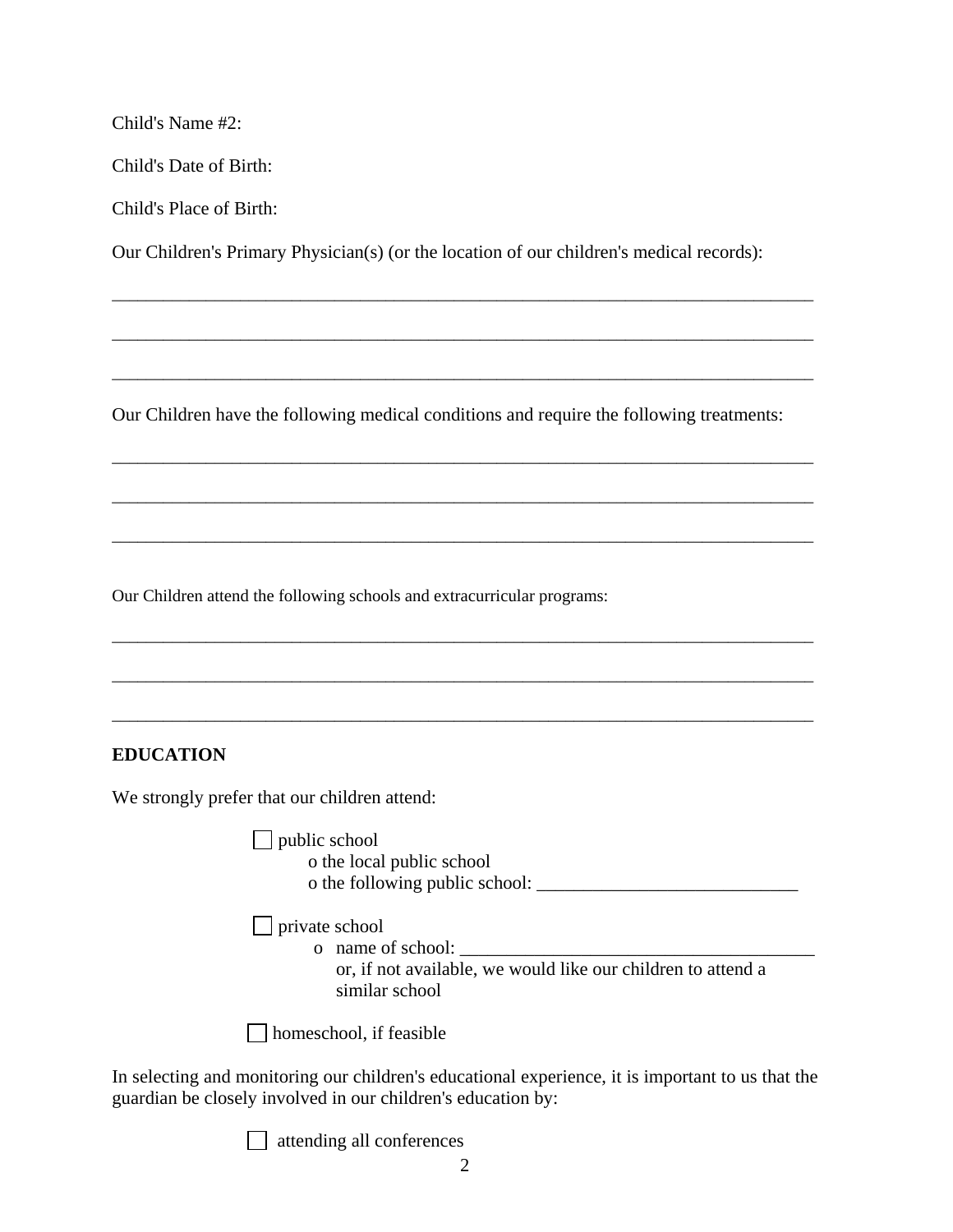| attending most family activities                                                                       |
|--------------------------------------------------------------------------------------------------------|
| volunteering at our child's school                                                                     |
| discussing all report cards carefully                                                                  |
| rewarding educational success                                                                          |
| helping our child to identify his/her interests and to pursue them<br>inside or outside of a classroom |
| rounding out our child's education by providing opportunities outside of<br>the classroom to enjoy     |

#### **FINANCIAL**

We consider the following priorities the most important when it comes to the use of the financial resources we have left for our children:

We would like our children to receive an allowance at the following ages and in the following amounts:

\_\_\_\_\_\_\_\_\_\_\_\_\_\_\_\_\_\_\_\_\_\_\_\_\_\_\_\_\_\_\_\_\_\_\_\_\_\_\_\_\_\_\_\_\_\_\_\_\_\_\_\_\_\_\_\_\_\_\_\_\_\_\_\_\_\_\_\_\_\_\_\_\_\_\_\_\_\_\_\_\_\_

\_\_\_\_\_\_\_\_\_\_\_\_\_\_\_\_\_\_\_\_\_\_\_\_\_\_\_\_\_\_\_\_\_\_\_\_\_\_\_\_\_\_\_\_\_\_\_\_\_\_\_\_\_\_\_\_\_\_\_\_\_\_\_\_\_\_\_\_\_\_\_\_\_\_\_\_\_\_\_\_\_\_

\_\_\_\_\_\_\_\_\_\_\_\_\_\_\_\_\_\_\_\_\_\_\_\_\_\_\_\_\_\_\_\_\_\_\_\_\_\_\_\_\_\_\_\_\_\_\_\_\_\_\_\_\_\_\_\_\_\_\_\_\_\_\_\_\_\_\_\_\_\_\_\_\_\_\_\_\_\_\_\_\_\_

\_\_\_\_\_\_\_\_\_\_\_\_\_\_\_\_\_\_\_\_\_\_\_\_\_\_\_\_\_\_\_\_\_\_\_\_\_\_\_\_\_\_\_\_\_\_\_\_\_\_\_\_\_\_\_\_\_\_\_\_\_\_\_\_\_\_\_\_\_\_\_\_\_\_\_\_\_\_\_\_\_\_

\_\_\_\_\_\_\_\_\_\_\_\_\_\_\_\_\_\_\_\_\_\_\_\_\_\_\_\_\_\_\_\_\_\_\_\_\_\_\_\_\_\_\_\_\_\_\_\_\_\_\_\_\_\_\_\_\_\_\_\_\_\_\_\_\_\_\_\_\_\_\_\_\_\_\_\_\_\_\_\_\_\_

\_\_\_\_\_\_\_\_\_\_\_\_\_\_\_\_\_\_\_\_\_\_\_\_\_\_\_\_\_\_\_\_\_\_\_\_\_\_\_\_\_\_\_\_\_\_\_\_\_\_\_\_\_\_\_\_\_\_\_\_\_\_\_\_\_\_\_\_\_\_\_\_\_\_\_\_\_\_\_\_\_\_

\_\_\_\_\_\_\_\_\_\_\_\_\_\_\_\_\_\_\_\_\_\_\_\_\_\_\_\_\_\_\_\_\_\_\_\_\_\_\_\_\_\_\_\_\_\_\_\_\_\_\_\_\_\_\_\_\_\_\_\_\_\_\_\_\_\_\_\_\_\_\_\_\_\_\_\_\_\_\_\_\_\_

\_\_\_\_\_\_\_\_\_\_\_\_\_\_\_\_\_\_\_\_\_\_\_\_\_\_\_\_\_\_\_\_\_\_\_\_\_\_\_\_\_\_\_\_\_\_\_\_\_\_\_\_\_\_\_\_\_\_\_\_\_\_\_\_\_\_\_\_\_\_\_\_\_\_\_\_\_\_\_\_\_\_

\_\_\_\_\_\_\_\_\_\_\_\_\_\_\_\_\_\_\_\_\_\_\_\_\_\_\_\_\_\_\_\_\_\_\_\_\_\_\_\_\_\_\_\_\_\_\_\_\_\_\_\_\_\_\_\_\_\_\_\_\_\_\_\_\_\_\_\_\_\_\_\_\_\_\_\_\_\_\_\_\_\_

We would like our Trustee to keep in mind our feelings as follows about providing transportation for our children when they are old enough to drive a vehicle:

\_\_\_\_\_\_\_\_\_\_\_\_\_\_\_\_\_\_\_\_\_\_\_\_\_\_\_\_\_\_\_\_\_\_\_\_\_\_\_\_\_\_\_\_\_\_\_\_\_\_\_\_\_\_\_\_\_\_\_\_\_\_\_\_\_\_\_\_\_\_\_\_\_\_\_\_\_\_\_\_\_\_ We would like our guardian to teach our children the value of money in the following ways:

\_\_\_\_\_\_\_\_\_\_\_\_\_\_\_\_\_\_\_\_\_\_\_\_\_\_\_\_\_\_\_\_\_\_\_\_\_\_\_\_\_\_\_\_\_\_\_\_\_\_\_\_\_\_\_\_\_\_\_\_\_\_\_\_\_\_\_\_\_\_\_\_\_\_\_\_\_\_\_\_\_\_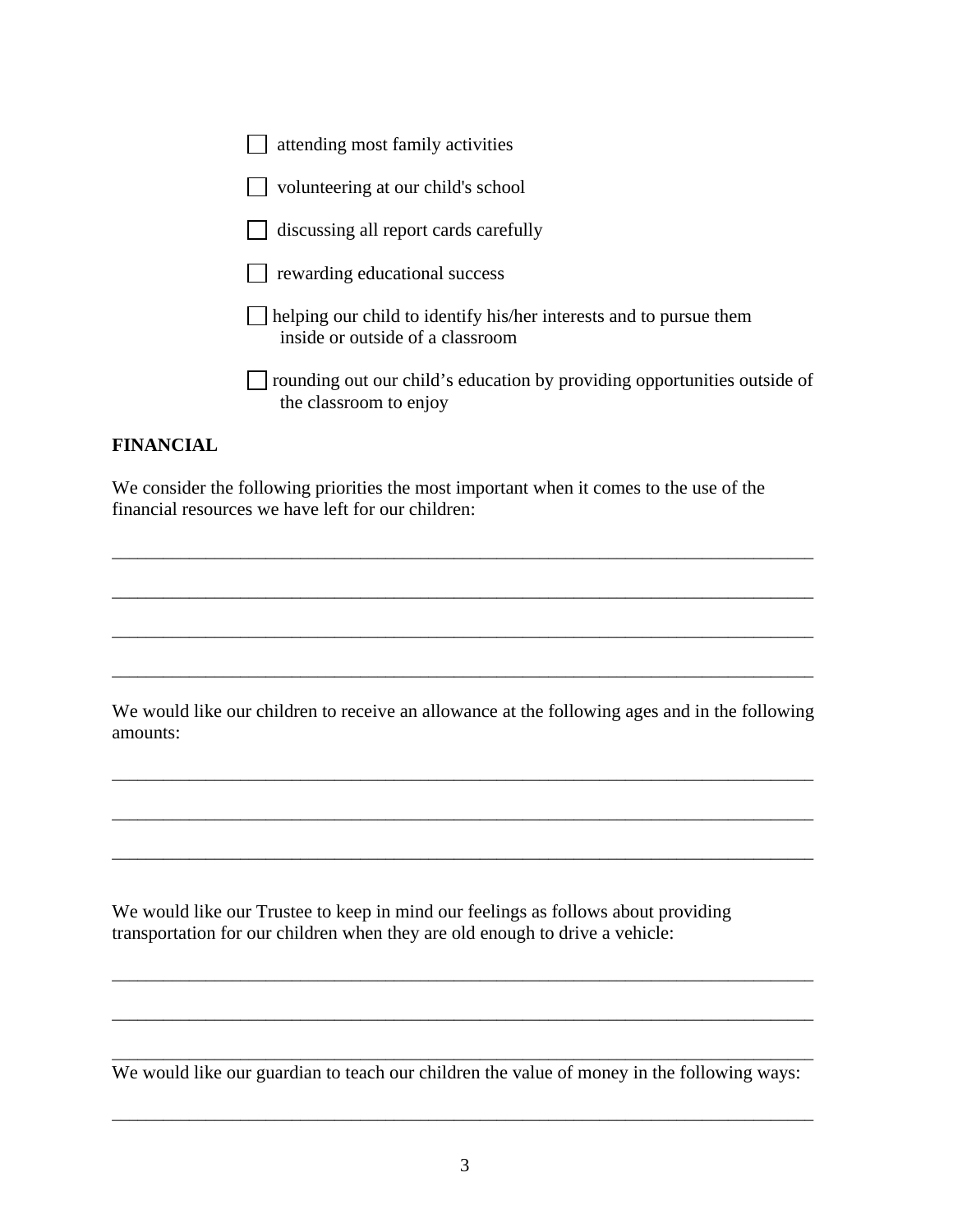The following is a list of items we would expect our children to ask us for money for and which we would help them with, if asked:

#### **COMMUNITY**

We are involved in the following organizations and activities:

We would like our children to be introduced to the following organizations and activities that support the community:

We have the following charitable inclinations and would like these to be further developed in our children: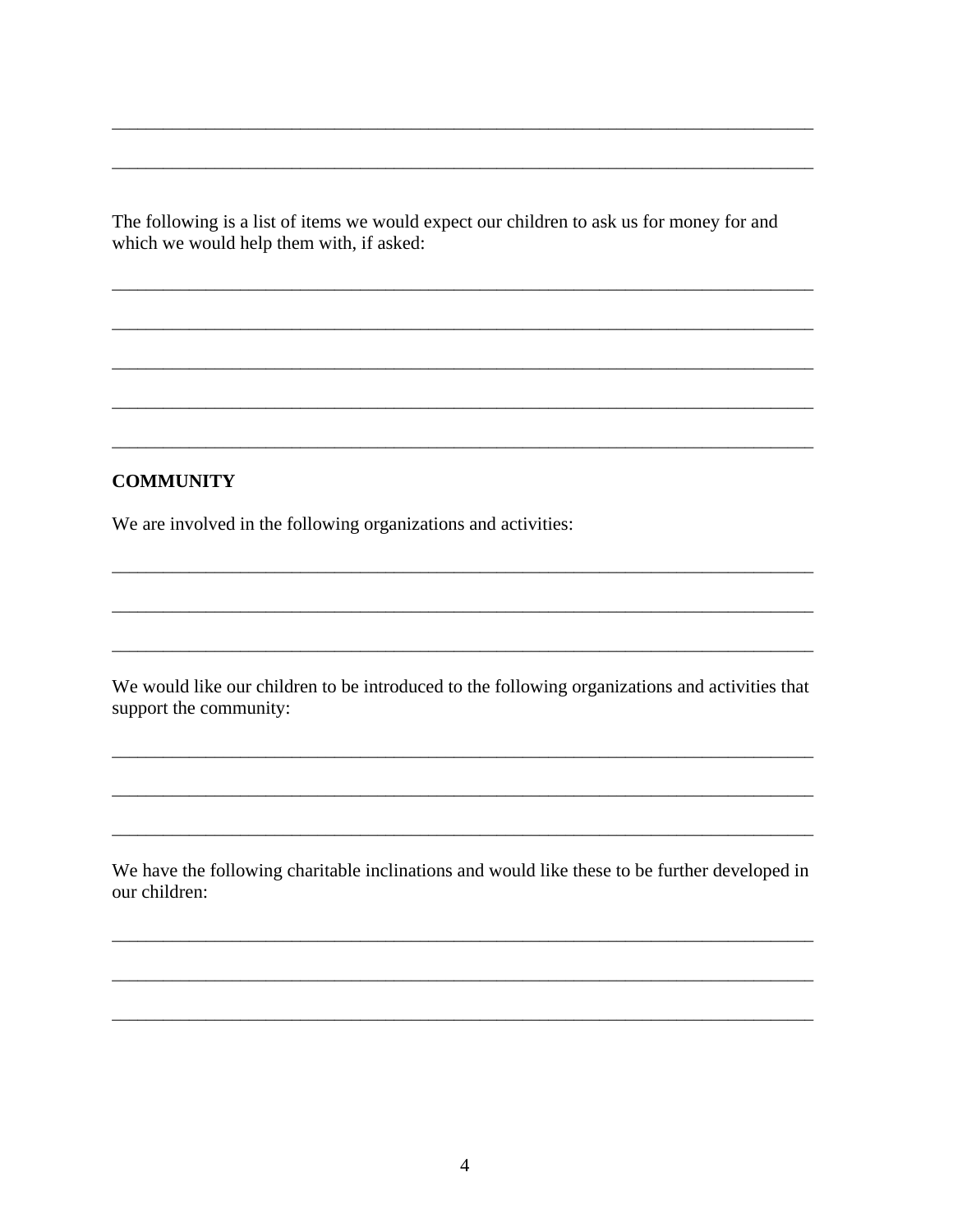# **VALUES**

The personal values that are most important to us and that we would like our children to have a strong understanding of are as follows:

\_\_\_\_\_\_\_\_\_\_\_\_\_\_\_\_\_\_\_\_\_\_\_\_\_\_\_\_\_\_\_\_\_\_\_\_\_\_\_\_\_\_\_\_\_\_\_\_\_\_\_\_\_\_\_\_\_\_\_\_\_\_\_\_\_\_\_\_\_\_\_\_\_\_\_\_\_\_\_\_\_\_

\_\_\_\_\_\_\_\_\_\_\_\_\_\_\_\_\_\_\_\_\_\_\_\_\_\_\_\_\_\_\_\_\_\_\_\_\_\_\_\_\_\_\_\_\_\_\_\_\_\_\_\_\_\_\_\_\_\_\_\_\_\_\_\_\_\_\_\_\_\_\_\_\_\_\_\_\_\_\_\_\_\_

\_\_\_\_\_\_\_\_\_\_\_\_\_\_\_\_\_\_\_\_\_\_\_\_\_\_\_\_\_\_\_\_\_\_\_\_\_\_\_\_\_\_\_\_\_\_\_\_\_\_\_\_\_\_\_\_\_\_\_\_\_\_\_\_\_\_\_\_\_\_\_\_\_\_\_\_\_\_\_\_\_\_

\_\_\_\_\_\_\_\_\_\_\_\_\_\_\_\_\_\_\_\_\_\_\_\_\_\_\_\_\_\_\_\_\_\_\_\_\_\_\_\_\_\_\_\_\_\_\_\_\_\_\_\_\_\_\_\_\_\_\_\_\_\_\_\_\_\_\_\_\_\_\_\_\_\_\_\_\_\_\_\_\_\_

\_\_\_\_\_\_\_\_\_\_\_\_\_\_\_\_\_\_\_\_\_\_\_\_\_\_\_\_\_\_\_\_\_\_\_\_\_\_\_\_\_\_\_\_\_\_\_\_\_\_\_\_\_\_\_\_\_\_\_\_\_\_\_\_\_\_\_\_\_\_\_\_\_\_\_\_\_\_\_\_\_\_

\_\_\_\_\_\_\_\_\_\_\_\_\_\_\_\_\_\_\_\_\_\_\_\_\_\_\_\_\_\_\_\_\_\_\_\_\_\_\_\_\_\_\_\_\_\_\_\_\_\_\_\_\_\_\_\_\_\_\_\_\_\_\_\_\_\_\_\_\_\_\_\_\_\_\_\_\_\_\_\_\_\_

# **RELIGION AND SPR1TUALITY**

Our children have been raised in the following religion or tradition:

It is important to us that our children:

continue to receive education in the religion above

 $\Box$  be free to learn and follow their own conscience with regard to religion and spirituality

\_\_\_\_\_\_\_\_\_\_\_\_\_\_\_\_\_\_\_\_\_\_\_\_\_\_\_\_\_\_\_\_\_\_\_\_\_\_\_\_\_\_\_\_\_\_\_\_\_\_\_\_\_\_\_\_\_\_\_\_\_\_\_\_\_\_\_\_\_\_\_\_\_\_

\_\_\_\_\_\_\_\_\_\_\_\_\_\_\_\_\_\_\_\_\_\_\_\_\_\_\_\_\_\_\_\_\_\_\_\_\_\_\_\_\_\_\_\_\_\_\_\_\_\_\_\_\_\_\_\_\_\_\_\_\_\_\_\_\_\_\_\_\_\_\_\_\_\_

\_\_\_\_\_\_\_\_\_\_\_\_\_\_\_\_\_\_\_\_\_\_\_\_\_\_\_\_\_\_\_\_\_\_\_\_\_\_\_\_\_\_\_\_\_\_\_\_\_\_\_\_\_\_\_\_\_\_\_\_\_\_\_\_\_\_\_\_\_\_\_\_\_\_

observe the following holidays:

 $\Box$  participate in the following religious community:

## **DISCIPLINE**

It is important to us that our children be disciplined in a manner consistent with our values and child-rearing practices.

The following methods of discipline are those we use most frequently because we believe they are appropriate and effective:

\_\_\_\_\_\_\_\_\_\_\_\_\_\_\_\_\_\_\_\_\_\_\_\_\_\_\_\_\_\_\_\_\_\_\_\_\_\_\_\_\_\_\_\_\_\_\_\_\_\_\_\_\_\_\_\_\_\_\_\_\_\_\_\_\_\_\_\_\_\_\_\_\_\_

\_\_\_\_\_\_\_\_\_\_\_\_\_\_\_\_\_\_\_\_\_\_\_\_\_\_\_\_\_\_\_\_\_\_\_\_\_\_\_\_\_\_\_\_\_\_\_\_\_\_\_\_\_\_\_\_\_\_\_\_\_\_\_\_\_\_\_\_\_\_\_\_\_\_